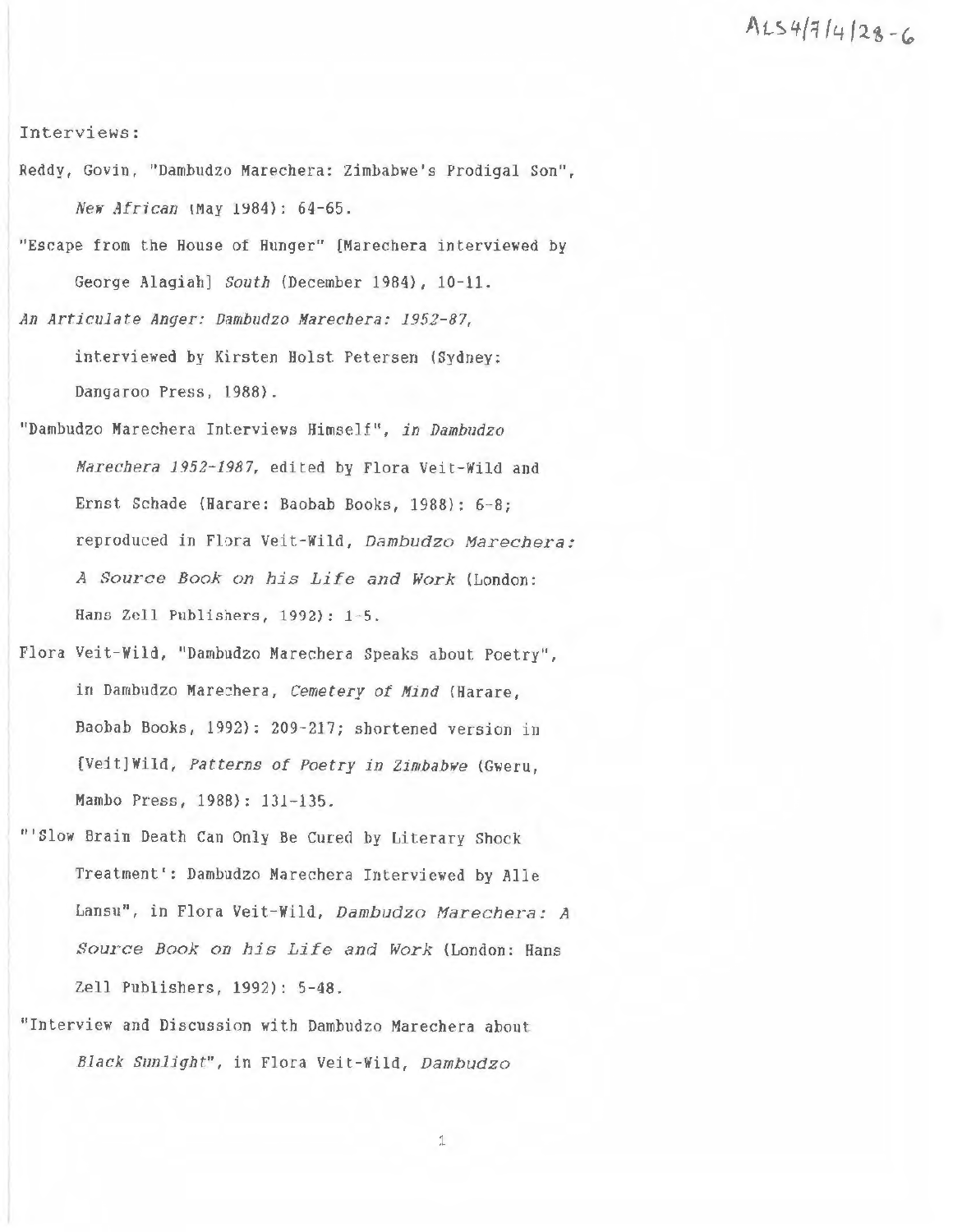Marechera: A Source Book on his Life and Work (London: Hans Zell Publishers, 1992): 217-221. " Interview **with** Marechera on Mindblast, language **and**  audience" [extract from an interview with Fiona Lloyd], in Flora Veit-Wild, Dambudzo Marechera: **<sup>A</sup>** Source Book on his Life and Work (London: Hans Zell Publishers, 1992): 310-312.

## Bibliographies:

"Dambudzo Marechera: A Bibliography", in Flora Veit- Wild, Dambudzo Marechera: A Source Book on his Life and Work (London: Hans Zell Publishers, 1992): 398- 412.

## Biographies:

*Damhudzo Marechera 1952-1987,* edited by Flora Veit- Wild and Ernst Schade (Harare: Baobab Books, 1988). Flora Veit-Wild, Dambudzo Marechera: A Source Book

on his Life and Work (London: Hans Zell Publishers, 1992; Harare: University of Zimbabwe Publications, 1993).

## References:

David Caute, "Marechera and the Colonel: A Zimbabwean Writer and the Claims of the State", in bis *The Espionage of the Saints: Two Essays on Silence and the State*  (London: Hamish Hamilton, 1986): 1- 96.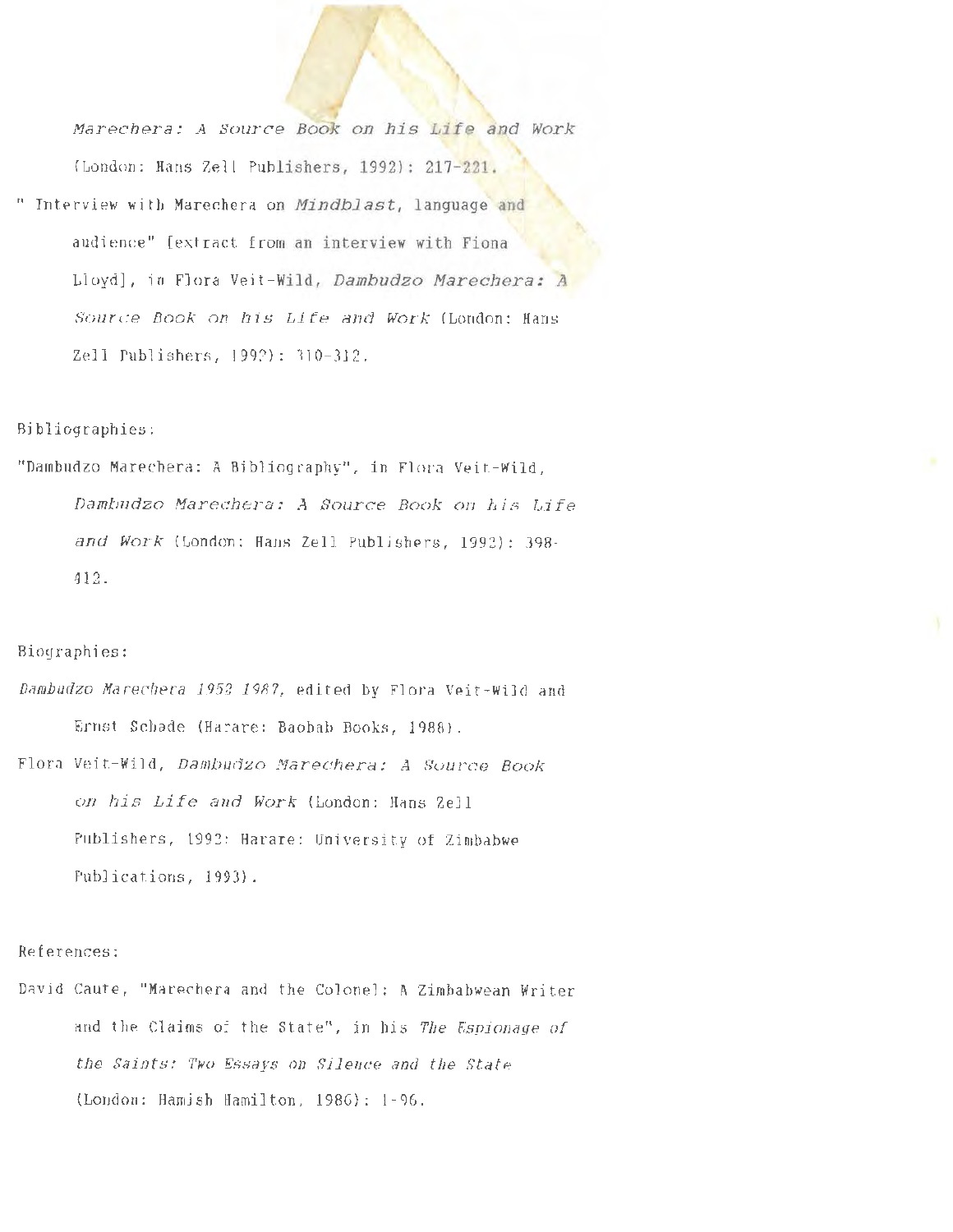Caute, "Dambudzo Marechera: 1952-1987", Southern African Review of Books (Winter 1987-88}: 9-10.

 $\bar{\mathbf{k}}$ 

- Caute, David, "Marechera in Black and White", in Culture and Development in Southern Africa, edited by Preben Kaarsholm (London: James Currey Publishers, 1991}: 95- 111.
- Huma Ibrahim, "The Violated Universe: Nee-Colonial, Sexual and Political Consciousness in Dambudzo Marechera", Research in African Literatures 21, 2 (1990}: 79-90.
- Al Imfeld, ''Dambudzo Marechera Kafka in den Ruinen Zimbabwes" ("Dambudzo Marechera - Kafka in the Ruins of Zimbabwe"), in his Vision und Watte: Afrikanische Autoren, Themen, Traditionen (Zürich: Unionsverlag, 1981}: 337-348.
- Imfeld, "Dambudzo Marechera", in African Writers on the Air, (Cologne: Deutsche Welle, 1984}: 92-101.
- Dirk Klopper, "The Edge of the Ruthless Dream", Southern Afri casn Review of Books (March-April 1993): 15- 16.
- Tim McLaughlin, "Black Writing in English from Zimbabwe'', in The Writing of East and Central Africa, edited by Gordon Killam (London: Heinemann, 1984) : 100-19.
- Mbulelo Mzamane, **"New** Writing from Zimbabwe: Dambudzo Marechera's The House of Hunger", African Literature Today, 13 (1983): 201-25.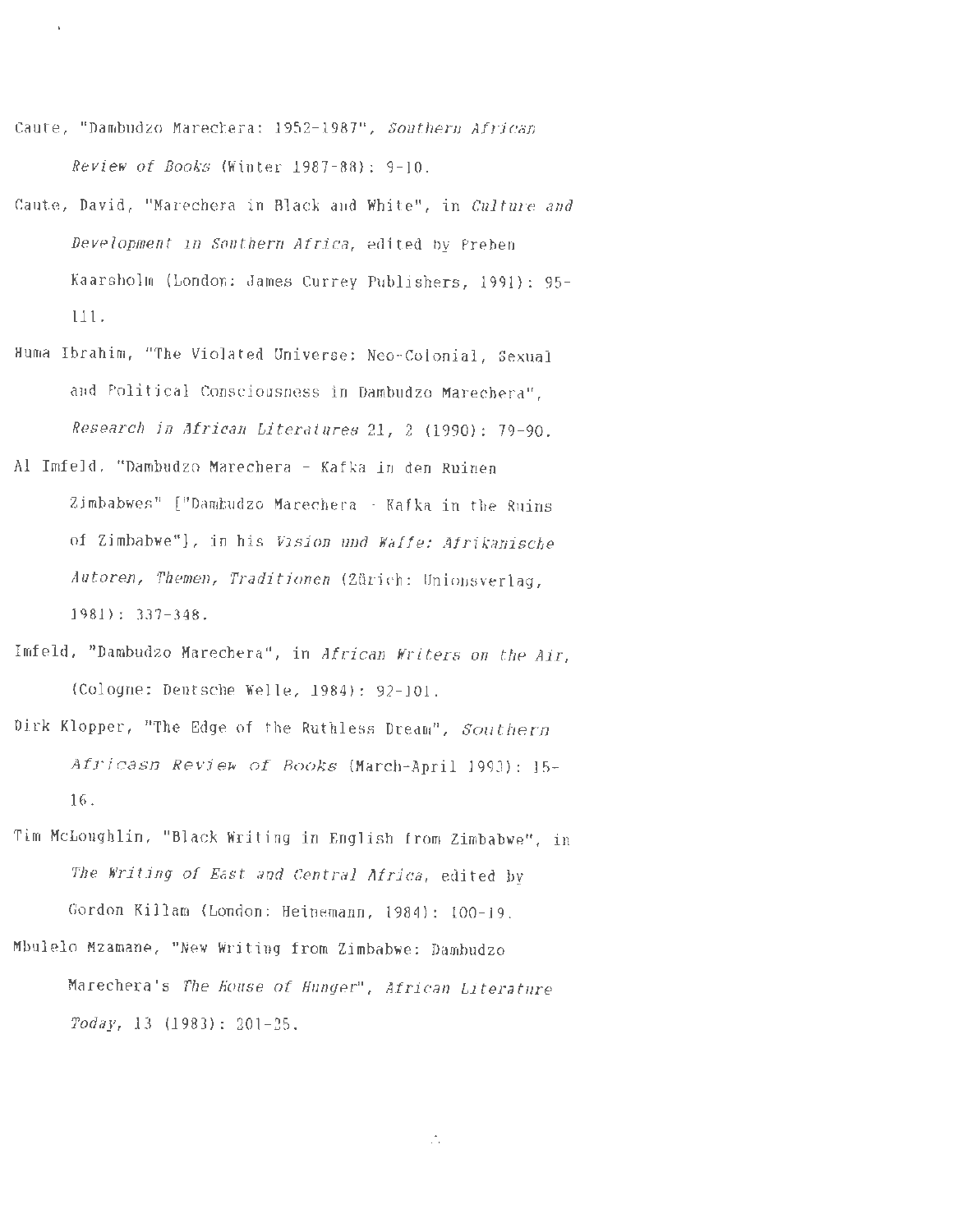- Nduka Obosi, "Dambudzo Marechera: A Tribute", Daily Times (Nigeria) (24 August 1991): 16, and (31 August 1991) :12.
- Juliet Okonkwo, "Dambudzo Marechera, The House of Hunger", Okike, 18 (June 1981): 87-91.
- Colin Style, "Dambudzo Marechera", London Magazine (December 1987/January 1988): 106-110.
- Flora Veit-Wild, "Write or Go Mad", Africa Events, (March 1986): 58-59; reproduced in Damhudzo Marechera *1.952- 87,* edited by Flora Veit-Wild and Ernst Schade (Harare: Baobab Books, 1988): 28-29.
- Veit-Wild, "Words as Bullets", Zamhezia, 14, 2 (1987): 113- 120; shortened version in Dambudzo Marechera *1952-87,*  edited by Flora Veit-Wild and Ernst Schade {Harare: Baobab Books, 1988): 34-36.
- Veit-Wild, Teachers, Preachers, Non-Believers: A Social History of Zimbabwean Literature (London: Hans Zell Publishers, 1992; Harare: Baobab Books, 1993): 258- 262.
- Musaemura Zimunya, "Dambudzo Marechera, The House of Hunger', in his Those Years of Drought and Hunger: The Birth of African Fiction in English in Zimbabwe (Gweru: Mambo Press, 1982): 97-126.

## Papers:

A comprehensive Marechera archive, collected by Flora Veit-Wild, is at the National Archjves of Zimbabwe. It

4